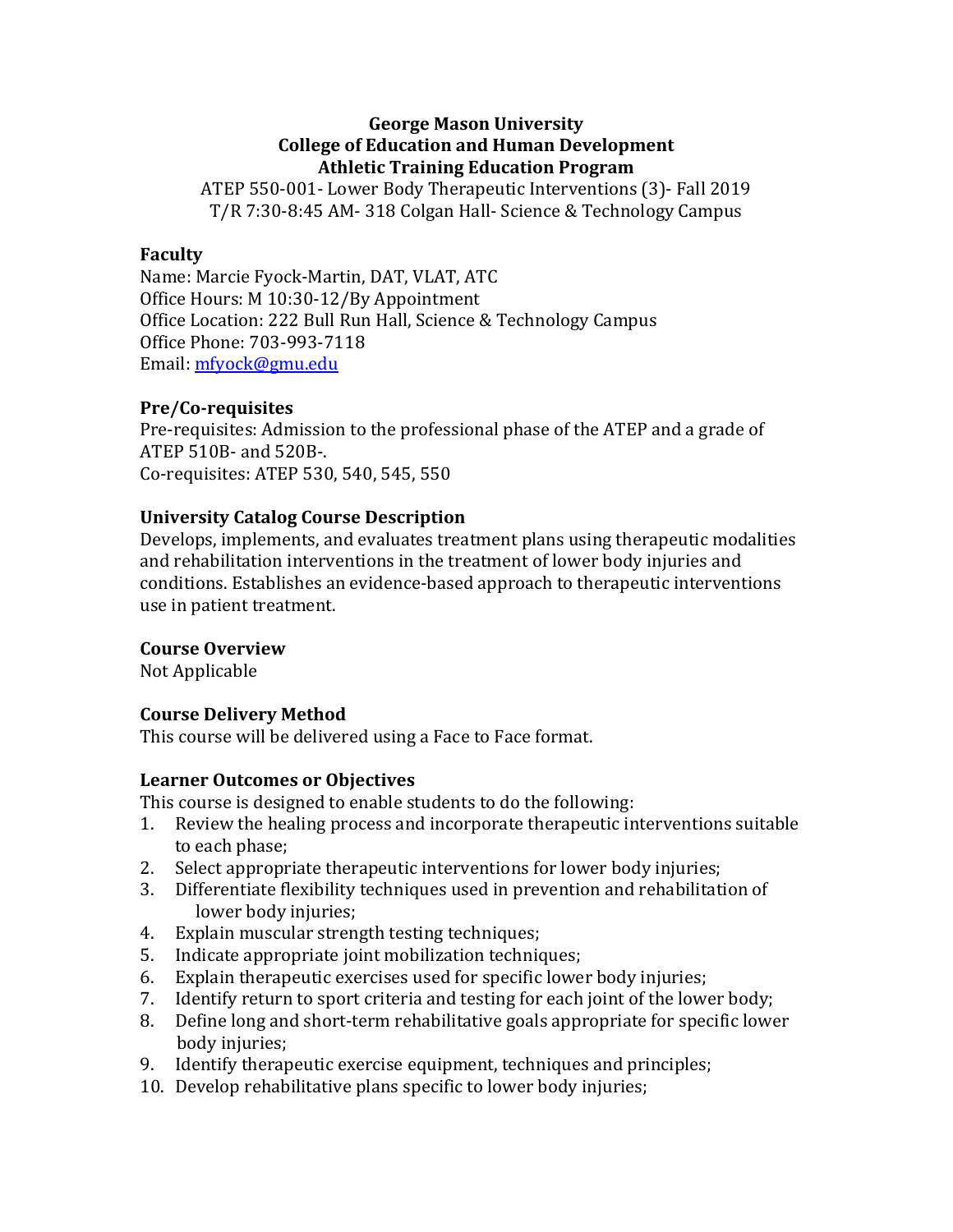- 11. Synthesize the literature to develop an evidence-based research project (to include but not limited to case study, clinical research project, literature review) for athletic-training related topic;
- 12. Evaluate abnormal gait patterns.

# **Accreditation Standards**

The course meets Commission on Accreditation of Athletic Training Education (CAATE) competencies and proficiencies in one or more of the following content areas: evidence-based practice, prevention and health promotion, clinical examination and diagnosis, acute care of injury and illness, therapeutic interventions, psychosocial strategies and referral, healthcare administration, professional development and responsibility.

# **Required Texts**

- 1. Prentice, W. (2015). *Rehabilitation Techniques for Sports Medicine and Athletic Training.* (6<sup>th</sup> ed.). Slack Incorporated.
- 2. Starkey C. (2013). Therapeutic Modalities. F.A. Davis Company.
- 3. Additional readings as assigned

# **Course Performance Evaluation**

Students will be evaluated on content standards (knowledge gained) and performance (demonstration of the content). Content standards may be assessed via written assignments and exams. Students are expected to submit all assignments on time in the manner outlined by the instructor  $(e.g., Blackboard, Tk20, hard copy)$ .

*Examinations* - Five exams (four midterm examinations and one final examination) will be issued with multiple choice, true/false, fill in the blank, matching, short answer, and essay questions. Each examination will test the material covered in class and assigned readings. Final examination is cumulative.

*Critically Appraised Topic Assignment* - A critically appraised topic (CAT) is essentially a brief systematic review and critique of the most current and best available evidence to answer a focused clinical question. These questions should be related to the recognition, rehabilitation, and prevention of sport-related injuries. You are required to create a appropriate focused clinical question, conduct a EBM search and identify a minimum of **6-10 ORIGINAL** (research) peer-reviewed manuscripts relevant to the proposed clinical question. The proposed clinical question **must be** approved by instructor and directly related to therapeutic interventions. You will then create the introduction/clinical scenario establishing the background driving the need for the CAT manuscript. A complete assignment description and grading rubric will be available on Blackboard.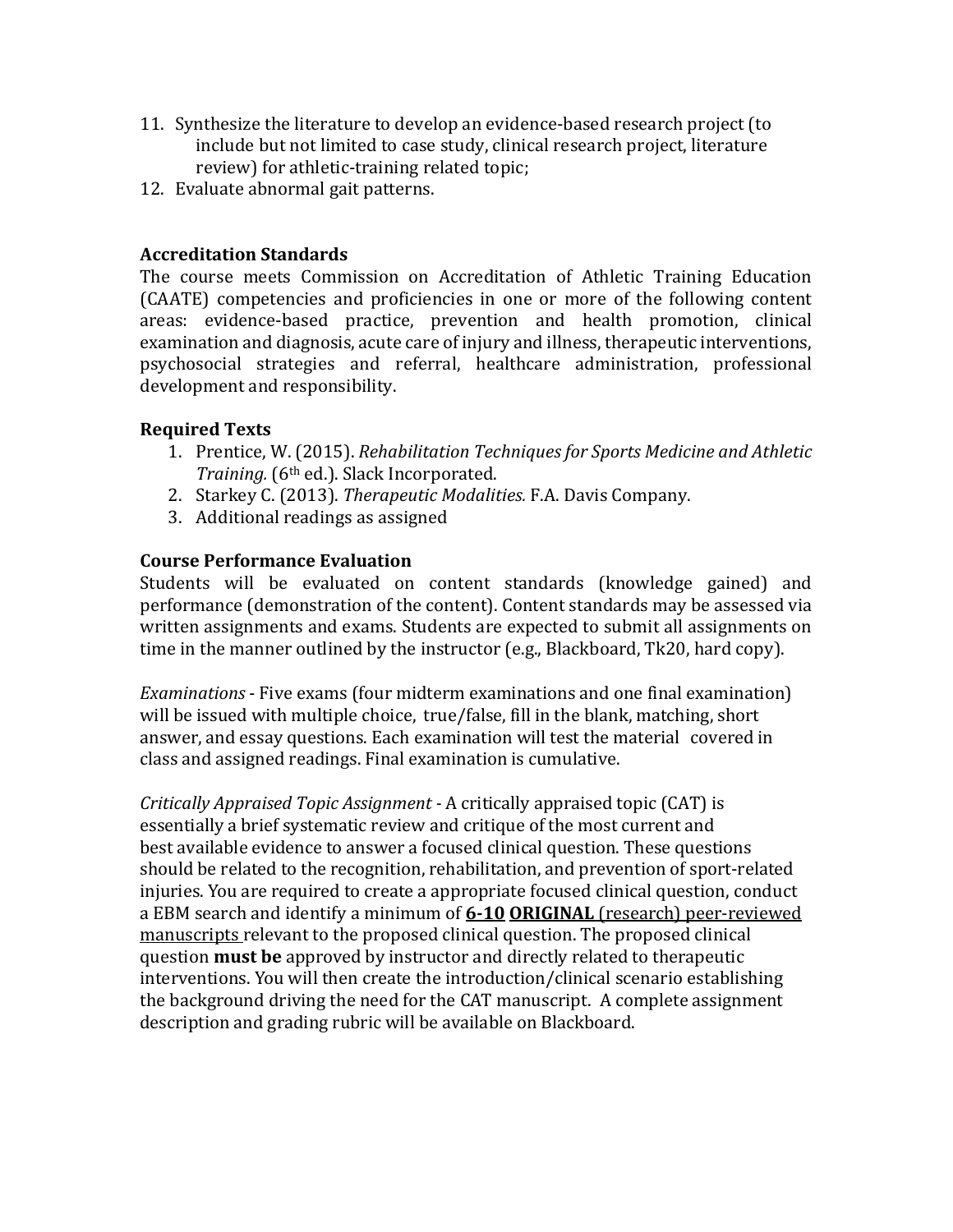### *Professionalism*

Students are expected to exhibit professional behaviors and dispositions at all times. It is critical that each student conduct himself/herself in an appropriate manner and decorum fitting of a health care provider. Making light of injuries, conditions, or illnesses or any action that is not respectful to the class, instructor, or patient study will not be tolerated. Submission of documents or assignments should not include personal information and should comply with Health Insurance Portability & Accountability Act (HIPAA) regulations.

- *Communication When communicating with the instructor and classmates,* either face-to-face or via email, students should address the other person appropriately, use appropriate language and maintain a civil demeanor.
- *Responsibility/Accountability/ Honesty/Integrity-Professionals take* responsibility for their actions and are accountable. This can occur at multiple *levels* but generally consists of being on time, completing assignments on time, submitting work that is of the appropriate quality, honoring commitments and *owning up to mistakes. Students are expected to interact with the instructor and classmates in appropriate, respectful and civil behaviors. Professionals keep* their word when committing to something and act in an ethical and respectful manner. See George Mason University policy for further guidance.
- *Professionalism* evaluation Any professionalism violation will be documented by the instructor. Violations will result in a 1-point deduction per episode from *the final point total.*

# *Attendance*

Attending, being on-time for class, active participation and respect for peers and instructor are important components of this course. Therefore, students will lose credit for not attending and contributing to the class. An unexcused absence will result in a point reduction of the student's final grade. Each late arrival will **result in 1point reduction of the student's final grade.** If a student arrives more than 10 minutes after the beginning of class, it will be recorded as an unexcused absent even if the student attends the class. Excused absences include the following: illness (must bring a receipt or note from a doctor), family death, athletic/academic event(contact instructor in advance), and others at the discretion of the instructor. For known upcoming absences, students must contact the instructor at least one week in advance to the missed class to make up work. In the case of illness or some other unforeseen absence, the student must contact the instructor before the course meeting via e-mail. At the next attended class meeting the student will discuss material that is to be completed. **Students will have one week from the excused absence to complete any missed assignments.** It is the student's obligation to pursue any make-up work. Attendance will be recorded at the beginning of class.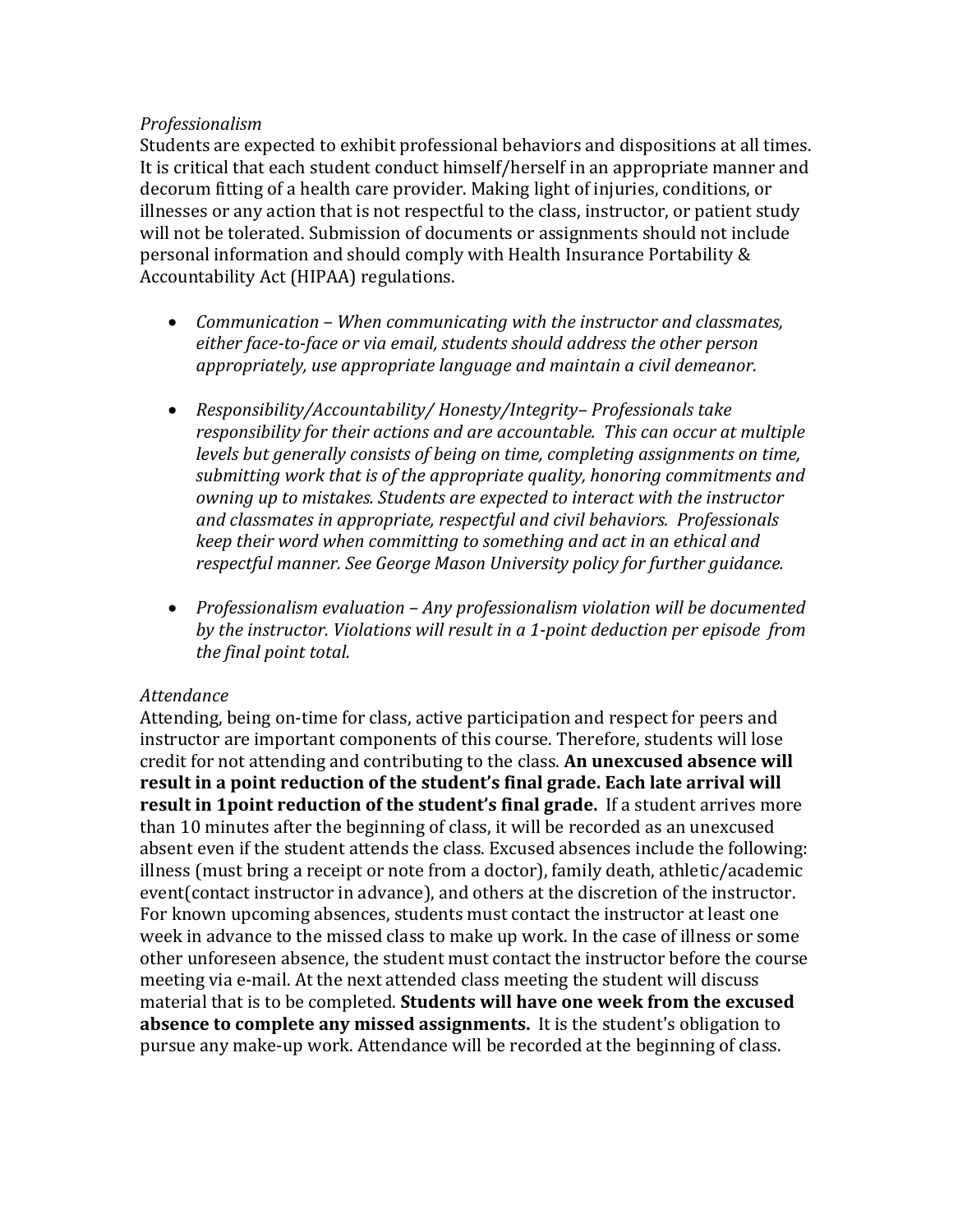### **Grading Scale**

| <b>Evaluation type</b>     | <b>Number</b> | <b>Points</b><br>each | <b>Total points</b> |
|----------------------------|---------------|-----------------------|---------------------|
| Written exams              | 5             | $50 - 75$             | 375                 |
| Comprehensive Final Exam   |               | 100                   | 100                 |
| <b>CAT Assignment</b>      |               | 50                    | 50                  |
| Attendance/Professionalism | -             | 25                    | 25                  |
| <b>TOTAL POINTS</b>        |               |                       |                     |

**A:** 511.5- 550 pts. (93%) **C:** 385.0- 439.9 pts. (77%) **A**-: 495.0- 511.4 pts. (90%) **F:** <384.9 pts. **B**+: 478.5- 494.9 pts. (87%) **B:** 456.5-478.4 pts. (83%) **B**-: 440.0-456.4 pts. (80%)

**\*Although a B- is a satisfactory grade for a course, students must maintain a 3.00 average in their degree program and present a 3.00 GPA on the courses listed on the graduation application.**

Every attempt will be made to grade and return assignments in a timely manner to provide students with constructive feedback. To provide students the opportunity to fully assess the feedback provided on graded assignments, the professor will be happy to answer any questions at the next class period following the return of the assignments or during the professor's office hours. The professor acknowledges the passion with regards to grades, but unprofessional and uncivil behavior either in person or through other modes of communication will not be tolerated.

### *Assignments*

Late assignments will not be accepted. Assignments should be submitted at the beginning of the class meeting on the due date. Late assignment will result in a zero  $(0)$  for the assignment. This applies to electronic submissions as well.

You MUST follow provided directions completely on all assignments. Failure to do so will result in a zero  $(0)$  for the assignment.

### **Professional Disposition**

It is critical each student conduct themselves in an appropriate manner and decorum fitting of a health care provider. Making light of injuries, conditions, or illnesses that is not respectful to the class, instructor, or patient study will not be tolerated. Submission of documents or assignments should not include personal information and comply with Health Insurance Portability & Accountability Act (HIPPA) regulations. See https://cehd.gmu.edu/students/polices-procedures/

# **Technology Use During Class**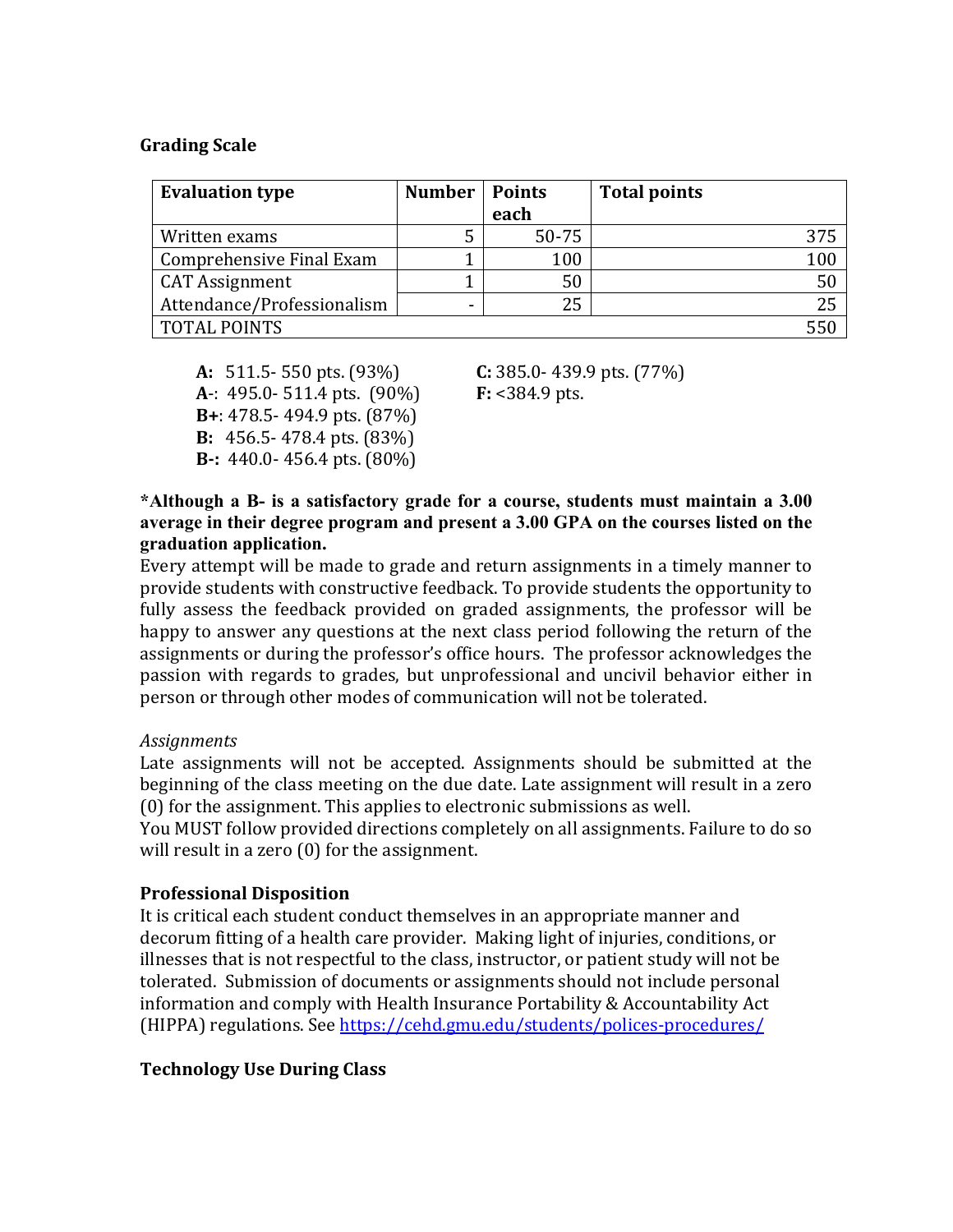As per GMU policy, all sound emitting technology is required to be turned off and put away during the lecture and laboratory class meeting times. Additionally, no laptop computers or tablets will be permitted for use during class time; the exceptions are for use during presentations/projects, and technology deemed as necessary by the Office of Disability Services. Students utilizing various technology devices during class will be asked to leave class and will not be permitted to complete course work or receive any points for assignments that day.

# **E-Mail Correspondence**

Only messages that originate from a George Mason University address will be accepted; thus, your e-mail address must end in gmu.edu. The instructor will not read e-mail messages not originating from a GMU account. Also, when corresponding with any professional at GMU or off campus via e-mail, use the following, appropriate professional format; any e-mail not using this format will be returned to the students for revision before a response will be issued:

Dear Dr. Fyock (Beginning salutation)

I am looking forward to your class. (Text body)

Regards, (Ending Salutation) (Your name)

|              | Date                                                           | <b>Topic</b>                                             | <b>Reading/Assignment Due</b> |
|--------------|----------------------------------------------------------------|----------------------------------------------------------|-------------------------------|
| T            | $8 - 27$                                                       | <b>ATEP 520 Completion</b>                               |                               |
| R            | $8 - 29$                                                       | <b>ATEP 520 Completion</b>                               |                               |
| T            | $9 - 3$<br>Intro Course /Designing<br>Rehab Plan/Healing       | Starkey text                                             |                               |
|              |                                                                |                                                          | Chapter 1-2-Prentice          |
|              |                                                                | Process                                                  | Articles as assigned          |
| $\mathbf R$  | $9 - 5$<br><b>Evaluation Process in</b><br>Rehab/Psychological |                                                          | Chapter 3-4- Prentice         |
|              |                                                                | Articles as assigned                                     |                               |
|              |                                                                | Considerations                                           |                               |
| T            | $9 - 10$                                                       | Exam #1/Core                                             | Prentice 1-4                  |
|              | Stability/Neuromuscular                                        | Chapter 5-6- Prentice                                    |                               |
|              |                                                                | Control                                                  | Articles as assigned          |
| $\mathsf{R}$ | $9-12$                                                         | Neuromuscular Control/<br><b>Stability &amp; Balance</b> | Chapter 6-7- Prentice         |
|              |                                                                |                                                          | Articles as assigned          |
| T            | $9 - 17$                                                       | Range of motion<br>techniques/Joint<br>Mobilization      | Chapter 8, 13- Prentice       |
|              |                                                                |                                                          | Articles as assigned          |

### **Class Schedule**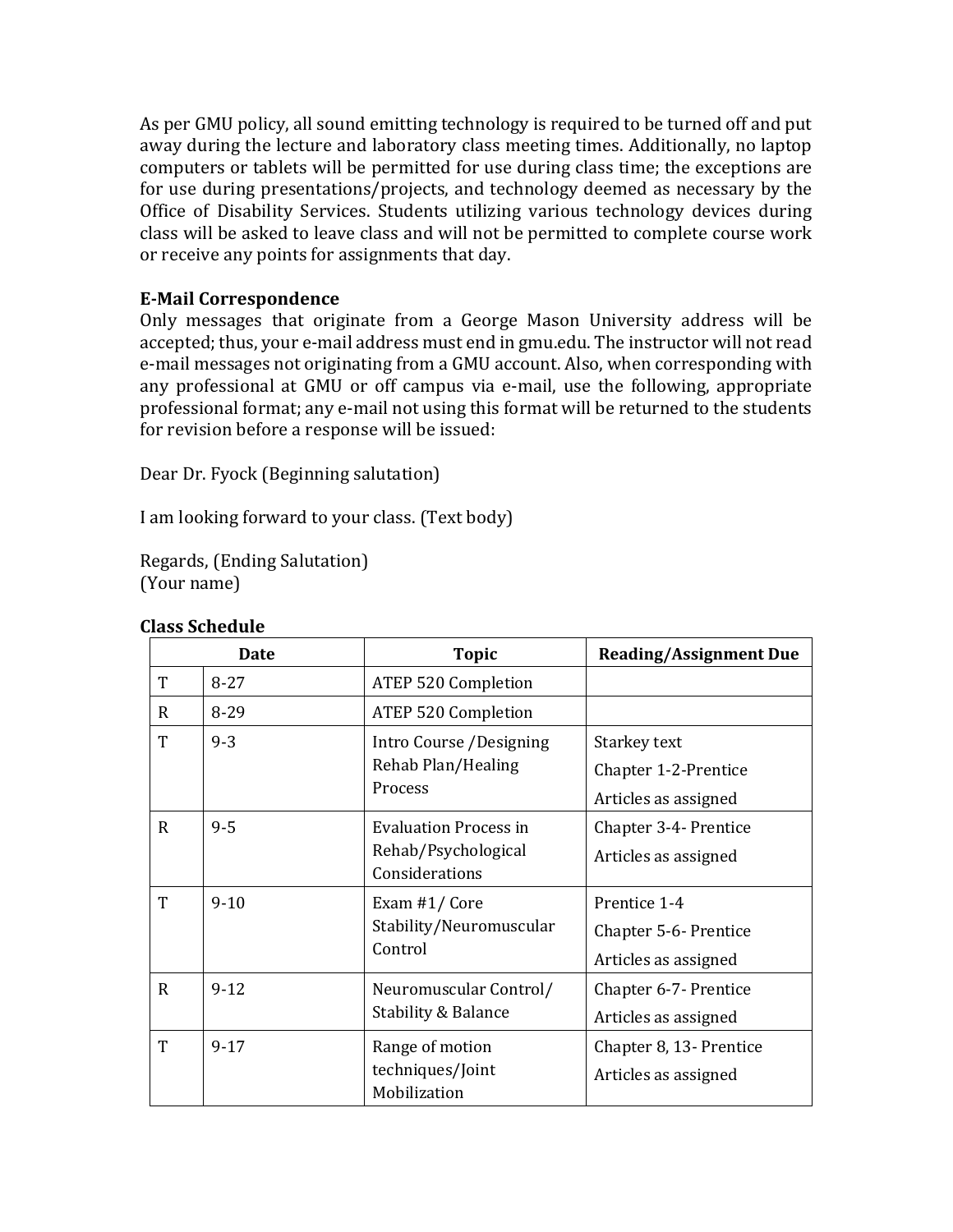| $\mathbf{R}$ | $9-19$    | Exam #2 /Lab Competency<br>#1                                     | 5-8, 13- Prentice                            |
|--------------|-----------|-------------------------------------------------------------------|----------------------------------------------|
|              |           |                                                                   | Articles as assigned                         |
| T            | $9 - 24$  | Muscular strength, power,<br>endurance/OKC & CKC                  | Chapter 9, 12-Prentice                       |
|              |           | exercise                                                          | Articles as assigned                         |
| $\mathbf{R}$ | $9 - 26$  | Plyometrics/PNF                                                   | Chapter 11, 14- Prentice                     |
|              |           | technique                                                         | Articles as assigned                         |
| T            | $10-1$    | Cardiovascular                                                    | Chapter 10, 15- Prentice                     |
|              |           | Fitness/Aquatic Rehab                                             | Articles as assigned                         |
| $\mathbf R$  | $10-3$    | techniques                                                        |                                              |
|              |           | Exam #3/Lab Competency<br>#2                                      | 9-12, 14-15- Prentice                        |
| T            | $10 - 8$  |                                                                   | Articles as assigned                         |
|              |           | <b>Functional Progressions &amp;</b><br>RTP testing / Ankle, Foot | Chapter 16, 23- Prentice                     |
|              |           | Injuries                                                          | Articles as assigned                         |
| $\mathbf R$  | $10 - 10$ | Ankle, foot Injuries                                              | Chapter 23- Prentice                         |
|              |           |                                                                   |                                              |
| T            | $10 - 17$ | Lower leg Injuries                                                | Chapter 22- Prentice                         |
|              |           |                                                                   | Articles as assigned                         |
| $\mathbf{R}$ | $10 - 22$ | Lab Competency #3                                                 | Lower leg, ankle, foot                       |
|              |           |                                                                   | injuries                                     |
| T            | 10-24     | Knee & Patellofemoral                                             | Chapter 21                                   |
|              |           |                                                                   | Articles as assigned                         |
| $\mathbf R$  | 10-29     | Knee & Patellofemoral                                             |                                              |
|              |           |                                                                   |                                              |
| T            | 10-31     | Knee & Patellofemoral                                             |                                              |
| $\mathbf R$  | $11 - 5$  | Exam $# 4$                                                        | 21-23- Prentice                              |
| T            | $11 - 7$  | Lab Competency #4                                                 | Knee & Patellofemoral                        |
|              |           |                                                                   |                                              |
| $\mathbf R$  | $11 - 12$ | Groin, Hip, Thigh                                                 | Chapter 20- Prentice<br>Articles as assigned |
| T            | $11 - 14$ |                                                                   |                                              |
|              |           | Groin, Hip, Thigh                                                 |                                              |
| T            | 11-19     | Lab Competency #5                                                 | <b>CAT Assignment Due</b>                    |
| $\mathbf R$  | $11 - 21$ | Lumbar Spine                                                      | Chapter 24- Prentice                         |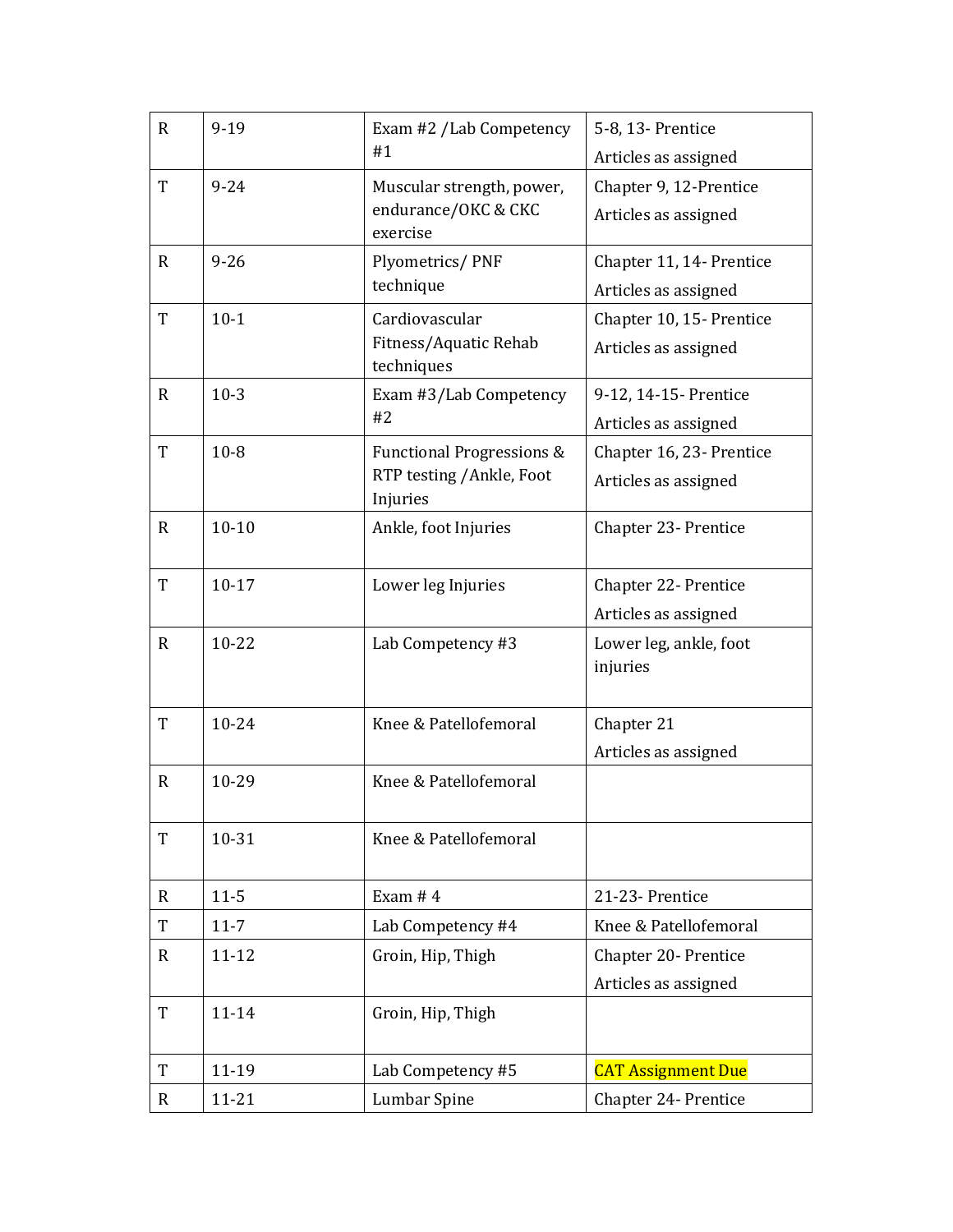| T | $11 - 26$ | Lumbar Spine  |                      |
|---|-----------|---------------|----------------------|
| T | $12-3$    |               |                      |
| R | $12 - 5$  | Exam $#5$     | 20, 24- Prentice     |
|   |           |               | Articles as assigned |
|   | $12 - 17$ | 7:30-10:15 AM |                      |

# Note: Faculty reserves the right to alter the schedule as necessary, with **notification** to students.

# **Core Values Commitment**

The College of Education and Human Development is committed to collaboration, ethical leadership, innovation, research-based practice, and social justice. Students are expected to adhere to these principles: http://cehd.gmu.edu/values/.

# **GMU Policies and Resources for Students**

# *Policies*

- Students must adhere to the guidelines of the Mason Honor Code (see http://oai.gmu.edu/the-mason-honor-code/).
- Students must follow the university policy for Responsible Use of Computing (see http://universitypolicy.gmu.edu/policies/responsible-use-of-computing/).
- Students are responsible for the content of university communications sent to their Mason email account and are required to activate their account and check it regularly. All communication from the university, college, school, and program will be sent to students **solely** through their Mason email account.
- Students with disabilities who seek accommodations in a course must be registered with George Mason University Disability Services. Approved accommodations will begin at the time the written letter from Disability Services is received by the instructor (see http://ods.gmu.edu/).
- Students must follow the university policy stating that all sound emitting devices shall be silenced during class unless otherwise authorized by the instructor.

# *Campus Resources*